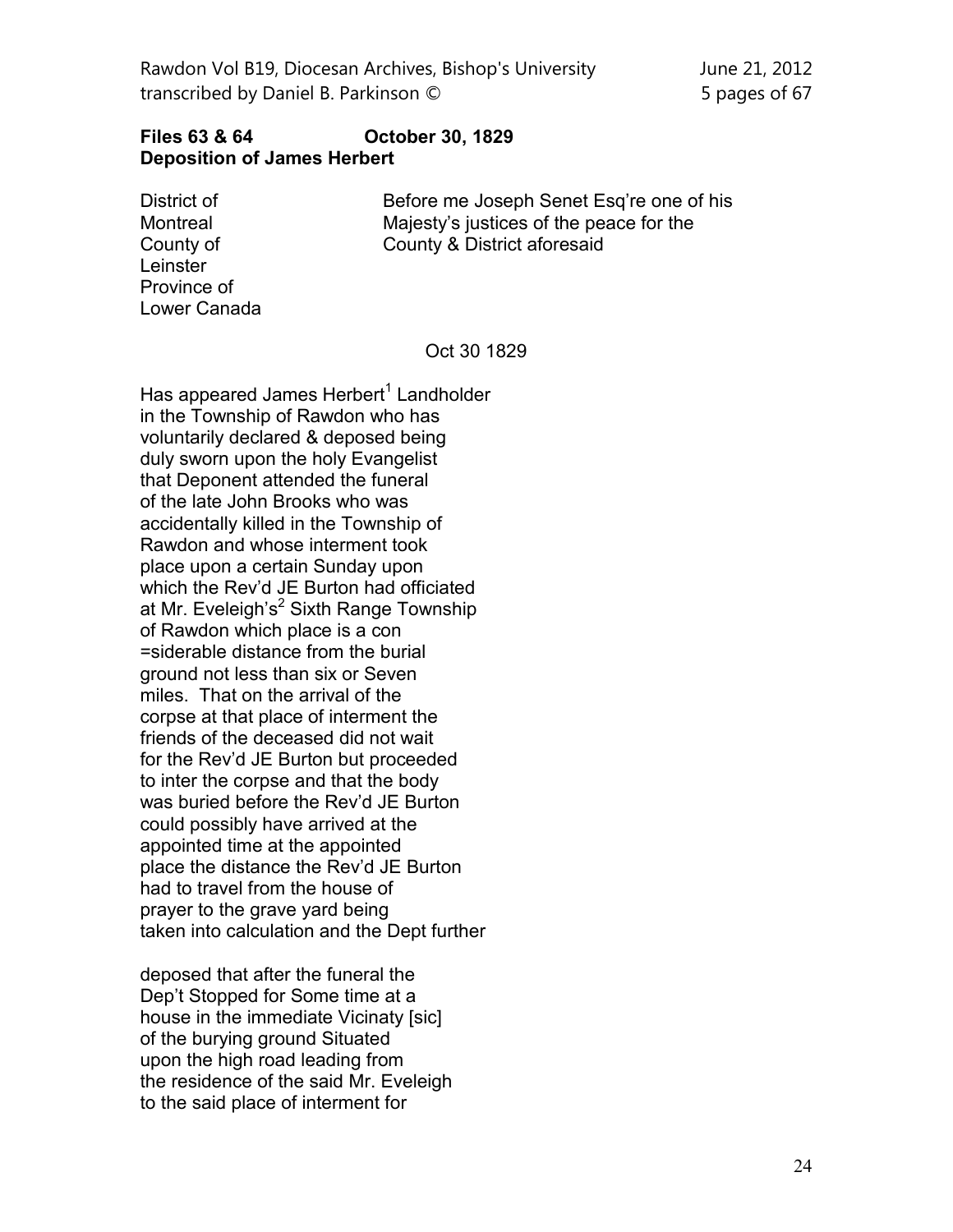the purpose of taking some refreshment. At which house the said Rev'd JE Burton called shortly after Dep't had come there for the purpose of ascertaining whether the remains had yet arrived And that Dep't informed the said Rev'd JE Burton the corpse had been buried for some time previously upon receipt of the information the said Rev'd JE Burton appeared extremely surprized [sic] and mortified & expressed himself as follows or in words to the same effects he was sorry the parties did not await his arrival that he had made every exertion to come quickly from the house of prayer to the ground and that he was astonished the friends of the deceased had broken their appointment with regard to the hour & hadn't

given him a reasonable time to repair to the place in order that he might perform the usual Service And Dep't further deposed that he verily believed the said Rev'd J. E. Burton had arrived as soon as he could possibly have been expected in the neighbour =hood of the burying ground after having performed divine service at so great a distance at the residence of the said Mr. Eveleigh And Dep't further deposed that he has been acquainted with the said Rev'd JE Burton for many years and has frequently seen great generosity displayed by the said Rev'd JE Burton in relinquishing his fees upon various occasions & further deposed that that the said Rev'd JE Burton has always been most punctual & exact in the performance of his public and occasional duties And Dep't further declares in reference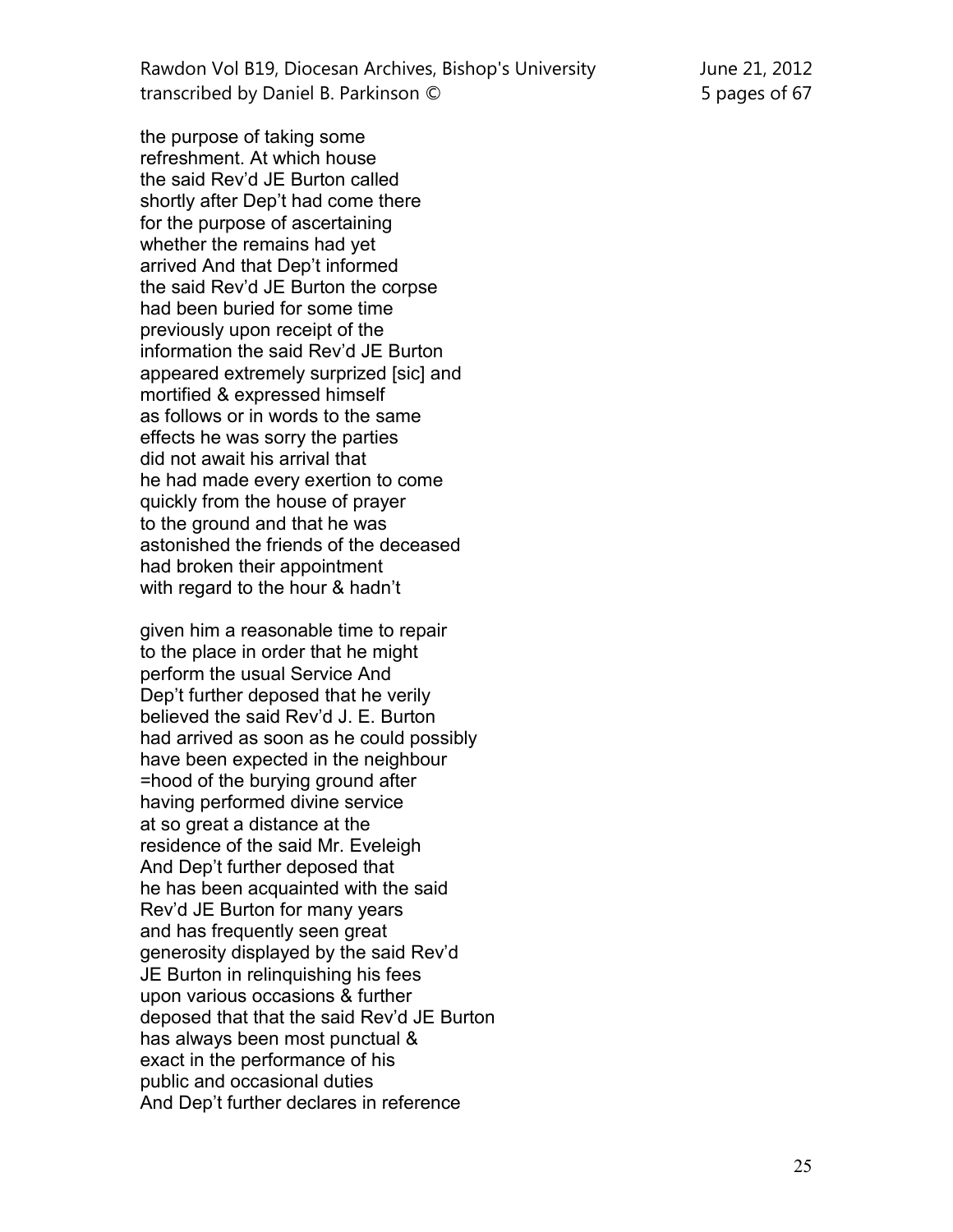Rawdon Vol B19, Diocesan Archives, Bishop's University June 21, 2012 transcribed by Daniel B. Parkinson © 5 pages of 67

to certain actions of Damages taken by the Rev JE Burton against a certain person named Ben Gibson<sup>3</sup> that he Dept and to the best of his knowledge the rest of the respectable parishioners of Rawdon agree with him in opinion

that the Rev'd JE Burton was perfectly justifiable & did right in taking said action against said Gibson he Gibson having grossly abused the said Rev'd JE Burton at his own house and in public & private and said Dep't is clearly of opinion that the Steps at law against said Gibson were forced upon the said Rev'd JE Burton by said Gibson he the said Rev'd JE Burton having made frequent overtures of peace & having strenouously [sic] endeavoured by various means to bring the matter to an amicable and friendly conclusion And that Dep't does not consider the said Rev'd J.E. Burton to be fond of law or addicted to litigiousness [sic] as from Dep't's personal knowledge the said Rev'd JE Burton has never taken any law proceedings against any man in Canada except in defence of his character in the suit against Gibson above alluded to & has upon many occasions passed over various trespasses and offences punishable by law for peace sake & has forgiven many person's provocations & crimes

## File 64

which no man but a peaceable man or  $a +$  churchman would forgive  $+$  true and Dep't declares that he knows the said Rev'd JE Burton to be quiet moderate & a good natured to all who deserve such Deportment Dep't further States that the Rev. JE Burton has been very liberal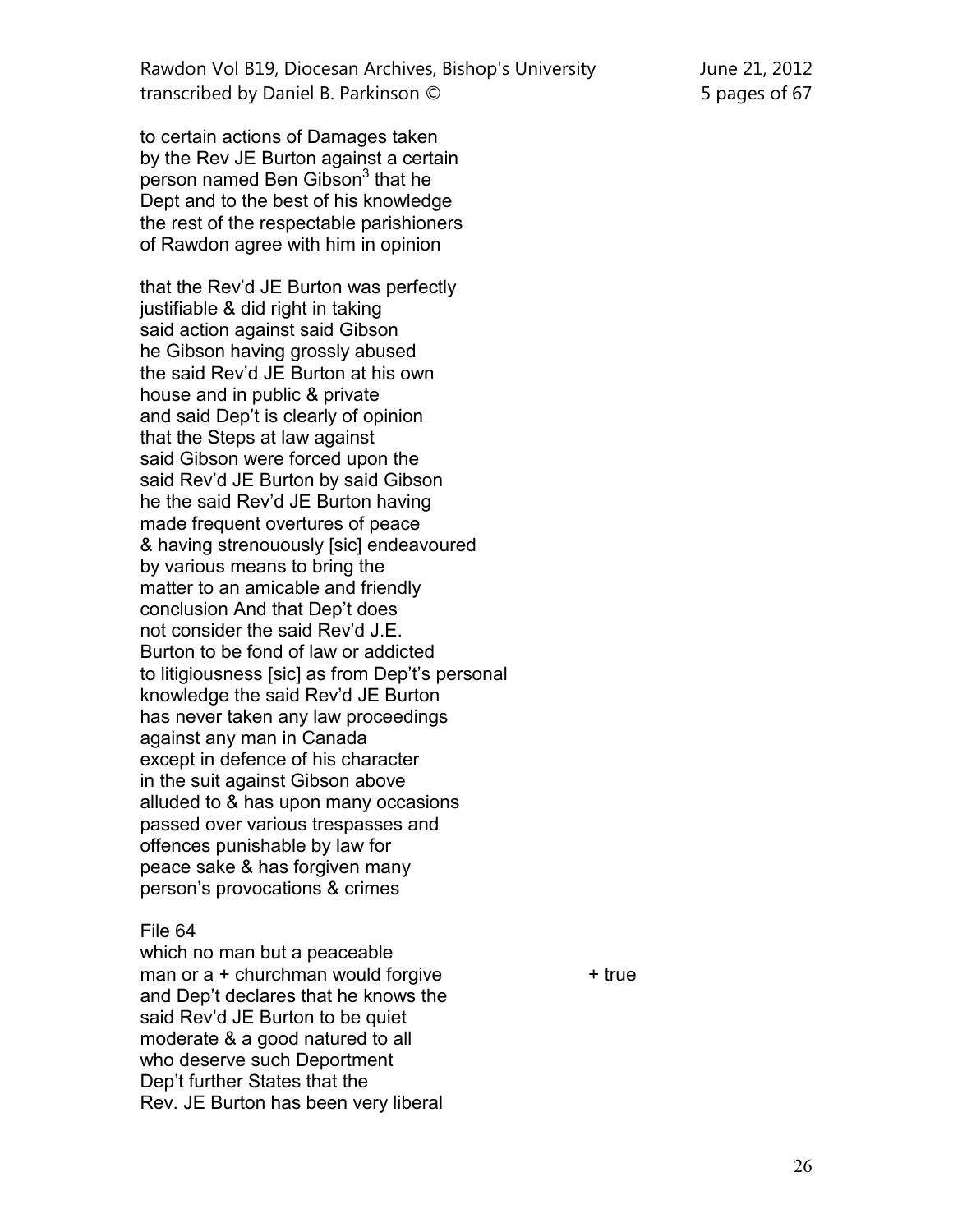| Rawdon Vol B19, Diocesan Archives, Bishop's University |
|--------------------------------------------------------|
| transcribed by Daniel B. Parkinson ©                   |

in lending the Settlers Small Sums of money for the purpose of advancing some in life & for the purpose of extricating others from their difficulties & has often distributed medicine books & clothes gratis among those of the parishioners who wanted the same and has rendered himself extremely useful upon various occasions both in a tempor =al and in a spiritual sense to his parishioners generally throughout the whole of his extensive mission & has been upon the whole a

zealous laborious & Successful missionary and the said Rev'd J. E. Burton is esteemed by good and honest members of the community as a respectable individual of Society

and consequently it is false that the Rev'd JE Burton is universally detested throughout his mission Dep't likewise declares he has lately seen a copy of a petition sent to the Bishop of Quebec by certain inhabitants of the Township of Rawdon the entire substance of which petition the Dep't verily believes to be false malicious and scandalous And Dep't finally States that the whole of the above affidavit is true in testimony of which Dept has Signed his name to these presents having been previously read by Deponent James Herbert Sworn at the Village of Saint Jacques the 30<sup>th</sup> of October 1829 Seven words are void which are blotted out<sup>4</sup> Joseph Senet JP

June 21, 2012 5 pages of 67